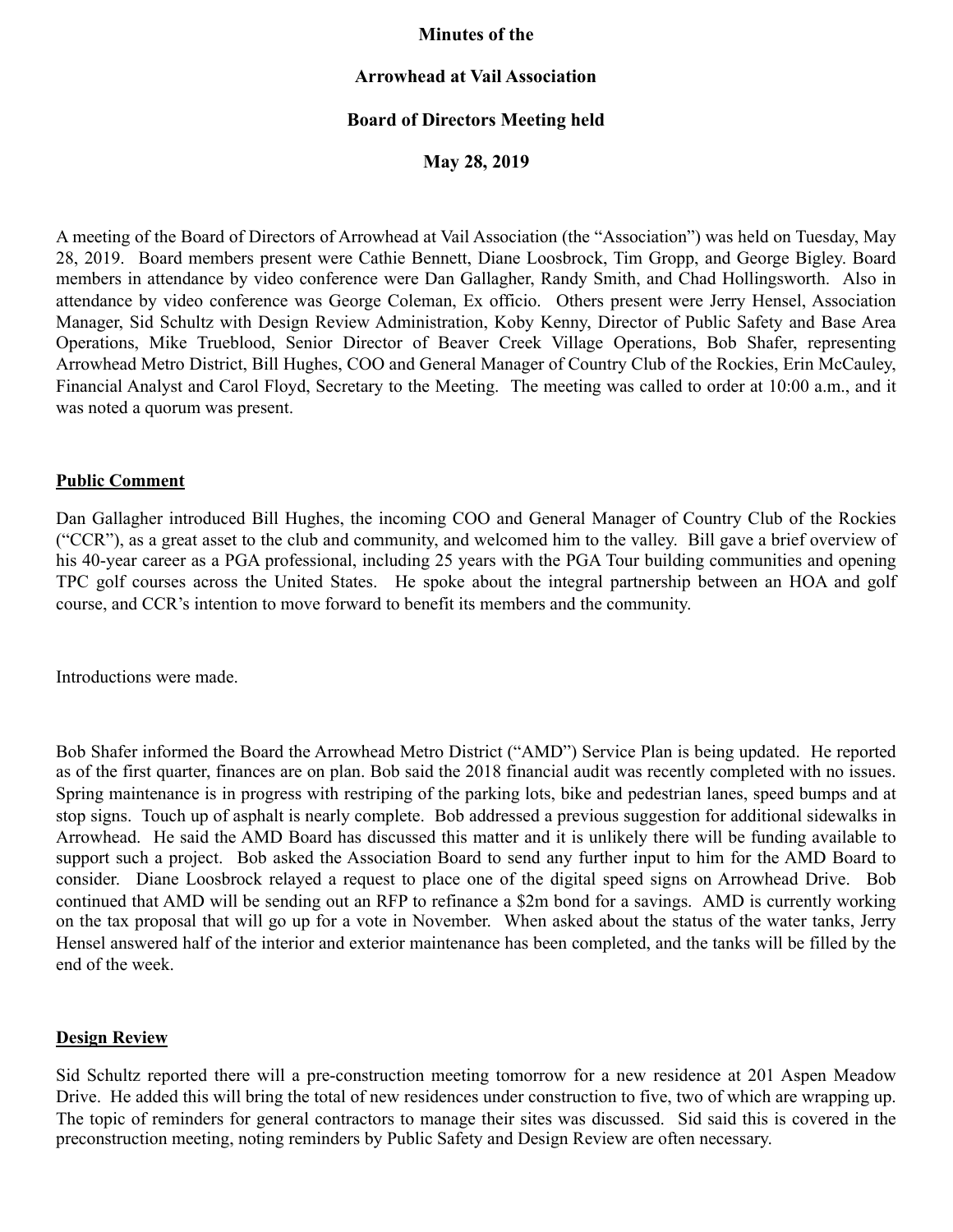### **Public Safety**

Koby Kenny said he and Cathie Bennett will meet in regard to updating the Activity Report for presentation at the June Board meeting. A comment field will be added and distributed with the monthly Board package.

# **Committees**

Activities: Dan Gallagher spoke about a proposal received by Mountain Recreation to hold a kids trail run at Arrowhead on June 27<sup>th</sup>, noting this date coincides with a Thursday Afternoon Club ("TAC") event. The Board was in agreement for Jerry Hensel to proceed with further negotiations to finalize the event. Jerry affirmed Mountain Recreation would take ownership of publicizing the event with the Association's approval of content. Dan shared details for incorporating "Yappie/Pubs for Pups" with one of the TAC events. George Bigley requested the organizer contact Jeanne Adams or himself to discuss particulars of this event for their approval because it differs from the original agreement. Dan Gallagher agreed to discuss the event with Jeanne and will get back to the Board. Bob Shafer spoke about monitoring the leash law, in particular, for those in attendance from outside of Arrowhead. Jerry Hensel suggested adding signage outside of Broken Arrow. Randy Smith recommended referencing in the publication that four-legged animals are included on leash. Jerry Hensel gave an update on the trail construction project. Over the past three weeks, as weather permitted, the crew has been working from the Village-to-Village trail down to the trail that was built last year. The connection is expected to be complete by July 4th. Dan spoke about potentially changing the entry point to allow for snowmobile grooming on the trail next winter. Michelle Horton is planning a kickoff of the trails with a short, intermediate and long hike on July 6th. Jerry said wind screens are currently being installed at the clay courts and they should be ready for play tomorrow. Hannah Thompson, the Director of Tennis, is here and ready to use the new ball machine.

Pool Advisory Committee: Dan Gallagher requested the Board send Tim Gropp any additional thoughts or comments regarding pool closing hours.

Strategic Planning: The committee's next meeting is scheduled for June  $12<sup>th</sup>$ , at  $10:00$  a.m.

# **E-Bikes**

Mike Trueblood informed the Board of discussions taking place in regard to allowing Class 1 and Class 2 e-bikes on mountain roads, the Village-to-Village trail, and the Village Road bike path. E-bikes would not be allowed on single tracks. Mike explained this would be consistent with the bike path policies for Town of Vail and state bike paths. Vail Mountain will not allow e-bikes this summer because of snowmaking construction. Mike said when an official announcement is made it will be shared with the community.

#### **Committees (Continued)**

Landscaping/Beautification**:** Cathie Bennett affirmed the lighting analysis contract was approved in the last Board meeting, and is going forward. Cathie reported the flower beds have been prepped for planting to begin next week. Dan Gallagher spoke about one finding from the ULI Study to enhance the lift space area in the summer. He presented a proposal for a bridge to be installed 50 feet upstream from the winter snow bridge to provide better connectivity of the trail system and to use as an alternative to the existing rock bridge. Jerry Hensel is researching the PUD through the County. He has received bids ranging from \$20K - \$80K, depending on how and where the bridge is installed. Dan referred this proposal to the committee for further consideration.

Communications: Randy Smith stated the social media activity and visibility have been higher than expected, given the mid-winter launch. Fresh Tape is currently working on a brand manual with details around schedules of activities. Photos and announcements are being pushed out regarding the tennis program and kids camp. Hannah Thompson and Michelle Horton will be taking photos of activities as they occur. Randy spoke about the metrics relative to communication effectiveness, with the goal of a 70% open rate. A decision has been made to implement a twice-monthly communication plan for activities. The committee has engaged a local resident with background in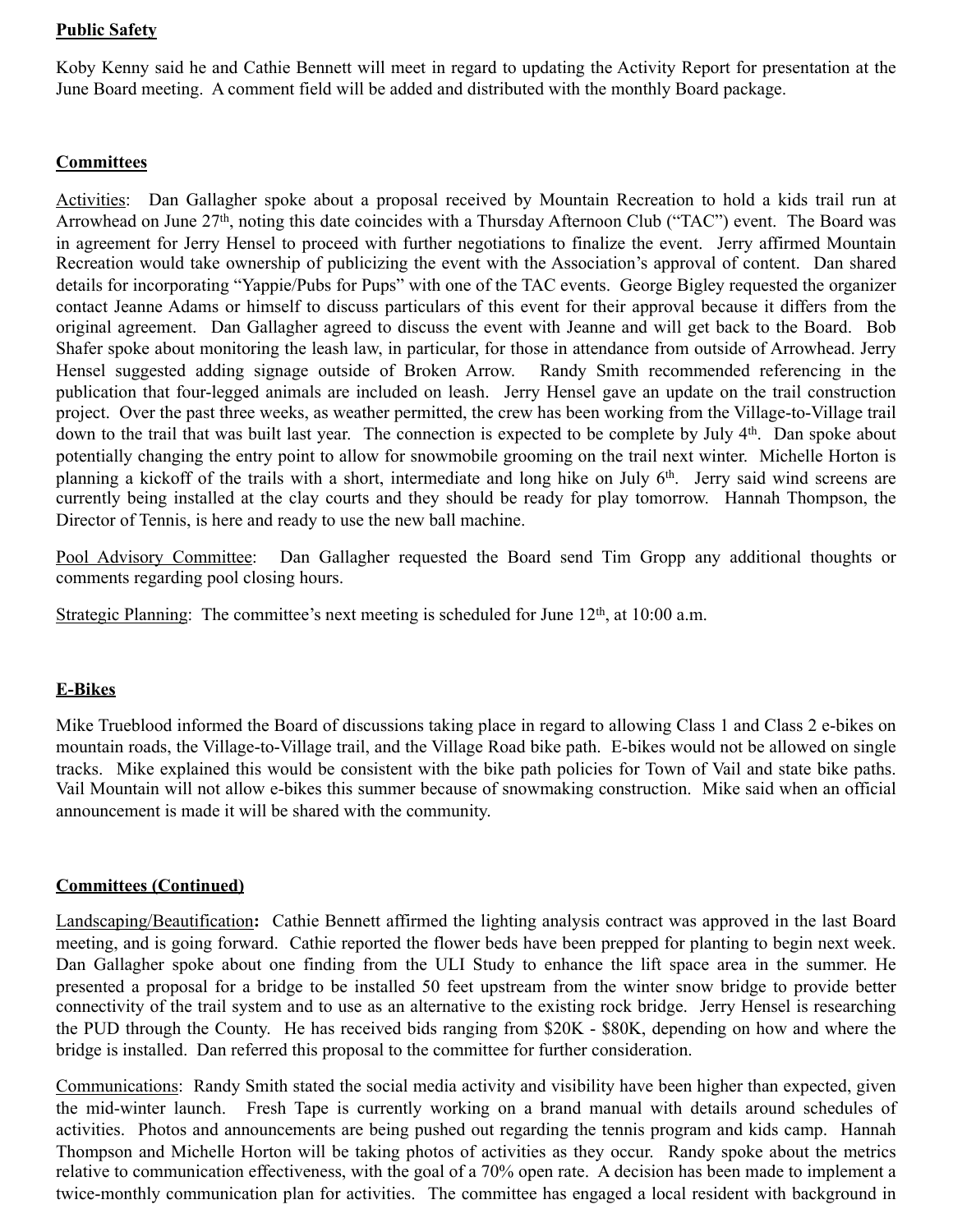corporate communications, marketing, and graphic development to prepare the newsletters, Vail Daily ads for TAC events, and posters to be located at the gates as reminders of key events. Randy indicated an additional \$1K will be needed to fund creation of these materials. Carol Floyd will distribute the prepared semi-monthly communications via MailChimp. Randy referenced a new Activities and Events calendar that will be posted on Facebook. The committee has revisited composition of the new homebuyer welcome package. This will include introduction letters from CCR and the Alpine Club, Instagram and Facebook links, and local resource information. Dan Gallagher asked the Board to send Carol suggestions for helpful information to be included in the package. She will prepare an outline of enclosures for the Board's review.

HOA Presidents Council: The committee's next meeting is scheduled for July 17<sup>th</sup> at 9:00 a.m.

Past Presidents Council: The committee's next meeting is tentatively scheduled for June 10<sup>th</sup>.

Public Safety: Cathie Bennett provided an update on the Host Compliance contract. She reiterated the goal of approving the short-term rental policy and Host Compliance contract at the June Board meeting. She said the provision for collection of sales tax has been dropped for a savings of \$5,000. With more short-term rentals than anticipated, Cathie raised the question of what the licensing fee should be to fund the compliance process. She asked the Board for feedback on the short-term policy requirement to have a local agent within a 60-minute distance and available 24 hours a day, seven days per week. Randy Smith commented this provision is consistent with a number of local community requirements. Cathie expressed the need for a clearer definition of agent. Discussion took place regarding complaints that are reported through Host Compliance and their allotted response time. Dan Gallagher suggested he, Cathie, Bob Shafer, and George Coleman reconvene via conference call to discuss this matter further. Cathie asked that the fine structure be added to the agenda of the aforementioned conference call.

### **Financials**

Tim Gropp informed the Board of a \$248K CD that has matured. He asked for the Board's direction whether to move the funds into the operating fund or to reinvest the CD. He reported there is currently \$68K in Accounts Receivable for outstanding annual assessments noting Erin McCauley has sent out past due notice letters. Previously, CDs have been laddered in three-year terms, with one maturing annually. Jerry Hensel stated CD rates as of this morning. A one-year is 2.4%, two-year is 2.45%, and three-year is 2.5%. Because of the negligible variance in rate of return between the one and three-year terms, the Board was in agreement to reinvest the CD for one year. Dan Gallagher asked Tim Gropp to send the Board current rates following today's meeting.

# **Diane Loosbrock moved to reinvest the CD in the amount of \$248K for a one-year term. Cathie Bennett seconded the motion and it was unanimously approved.**

Tim Gropp reported Real Estate Transfer Assessments ("RETA") are over budget year to date. \$210,000 in RETA is pending for closings in May. Tim advised there will be some reforecasting on the Income Statement for next month, including trash service, the addition of \$1K for communications and \$2K for the community map.

#### **Black Hills Energy Rate Case**

Jerry Hensel gave an update on the status of the Black Hills Energy ("Black Hills") rate case. In April, Black Hills modified its rate case filing to add an additional \$1m to its revenue request. This request was followed by opposition. If the case is not dismissed, there may be an opportunity for the Association to participate at a higher level. Jerry said Bachelor Gulch Village Association is working with a legal team on this matter, and will provide the Association with current information as it becomes available.